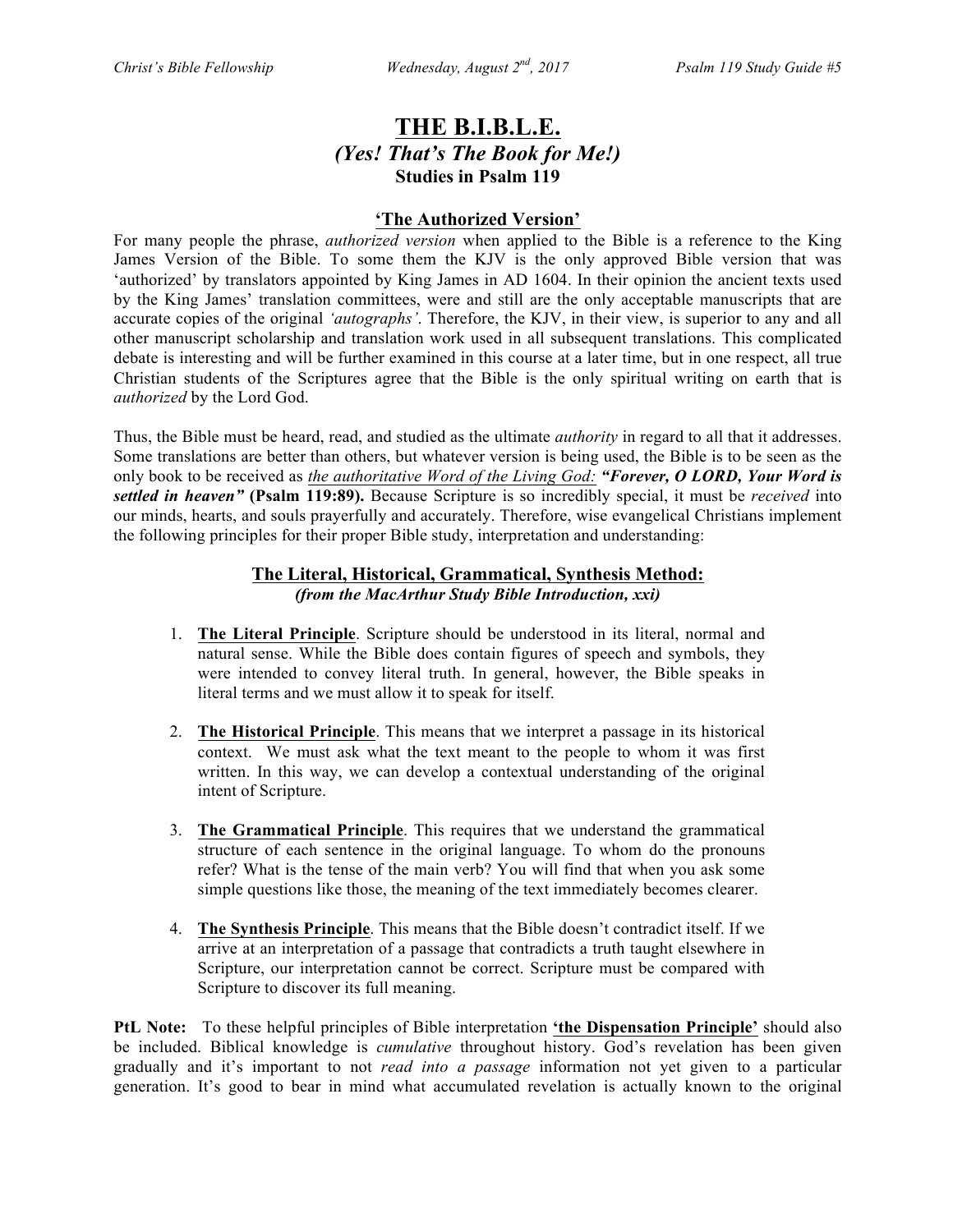readers and not just assume they clearly understood anything more than that *(Ephesians 3:2-5)*. One exemption to this is any future prophetic revelation people may have received *(1 Peter 1:10-12)*.

# **'Revive Me Again & Again & Again!'**

*(Prayers of a truly revived, repentant soul)* **Psalm 119:33-40**

### **Delight for God's Way**

*(Prayer for more righteousness) "Teach me, O LORD, the way of Your statutes and I shall keep it to the end. Give me understanding and I shall keep Your law. Indeed, I shall observe it with my whole heart. Make me walk in the path of Your commandments, for I delight in it."* **119:33-35**

In the previous section *(daleth/ vs 25-32),* the psalmist (probably David, had sinned grievously (probably his devastating *lying incident* in *1 Samuel 21-22*). He sincerely repented and God then answered his prayer for revival *(v 25)*. This next section *(he/ vs 33-40)* seems to be the proof of true revival – earnest desire to stay revived!

- Talk about the above 3 imperative requests (Teach me…! Give me…! Make me…!).
- How are these urgent pleas proof of true repentance and revival?
- He wants God to 'forcefully intervene' to keep him on track, but what must he do?
- How can these verses help when you (or someone you are helping) stay on track?

#### **Disgust for My Weakness**

#### *(Prayer for moral restriction) "Incline my heart to Your testimonies and not to covetousness. Turn away my eyes from looking at worthless things and revive me in Your way."* **119:36-37**

- The writer is aware of his primary areas of weakness *(covetousness and vain desires).*
- Why is covetousness such a universally serious sin *(Romans 7:7-8, Ephesians 5:5, Hebrews 13:5)*?
- What does the writer want God to do him to help him overcome his 'flesh weaknesses'?
- How does this work when we pray like this about our 'besetting sins'? What happens?
- We see what he wants God to do, but what part do we have in overcoming temptation?
- What are your 'entry level weaknesses in the flesh'? Do you want the above to overcome?

#### **Desire for God's Word**

#### *(Prayer for more reverence)*

*"Establish Your word to Your servant, who is devoted to fearing You. Turn away my reproach which I dread, for Your judgments are good. Behold, I long for Your precepts; revive me in Your righteousness."*

### **119:38-40**

- For his desire to *'fear God'* (greater reverence) to happen, what must be more true of him?
- What do you think his *'reproach'* was *(see previous verses)*? What is it that he *'dreads'*?
- Discuss why it is right and good to pray like this about shameful tendencies in our lives.
- Note the 'revival progression' (25, 37, 40). Note the difference *'according to Your Word',*